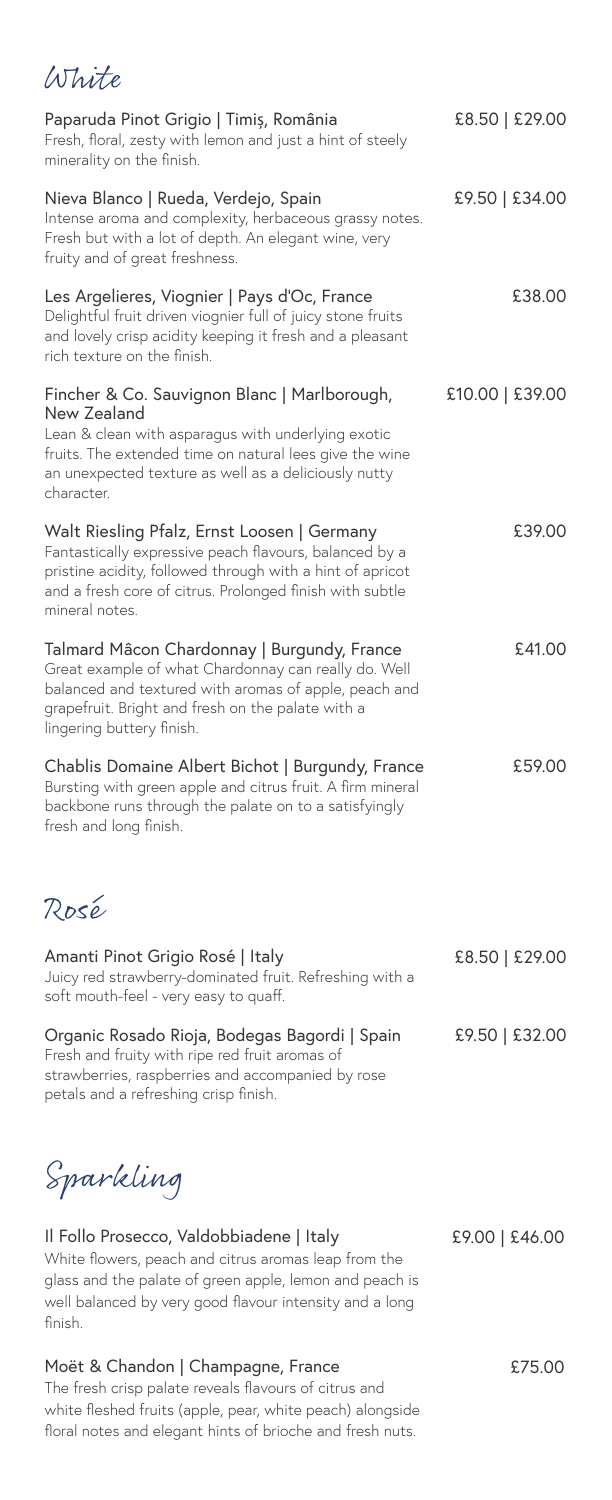## Red

| Currabridge Shiraz   South Australia<br>Bursting with bramble fruit and spicy black pepper,<br>balanced with well-integrated soft tannins.                                                                                   | £8.50   £29.00 |
|------------------------------------------------------------------------------------------------------------------------------------------------------------------------------------------------------------------------------|----------------|
| Paparuda Pinot Noir   Timiș, România<br>Fragrant and fruity with plenty of ripe red fruits,<br>strawberries and raspberries, fresh and crunchy with<br>hints of spice.                                                       | £8.50   £29.00 |
| Rio del Mar, Merlot Bodegas Arlequin   Chile<br>Elegant aromas of ripe fruits. On the palate, round and<br>nicely balanced, soft tannins, with notes of cherries, ripe<br>plums and hints of cocoa with an excellent finish. | £9.00   £32.00 |
| Smart Dog Syrah   Alentejo, JP Ramos, Portugal<br>An intense floral-scented, cherry-bright fragrance, that<br>delivers a satisfyingly juicy, smooth and mouth-filling<br>palate of chocolate, dark berries and sweet spice.  | £36.00         |
| Gouguenheim 'Reserve' Malbec   Mendoza,<br>Argentina<br>Always a favourite with dark meats, enticing, perfumed<br>and voluptuous.                                                                                            | £45.00         |

## Beers & Ciders

| Peroni (330ml)                         | £5.25           |
|----------------------------------------|-----------------|
| Lucky Saint Non-Alcoholic Beer (330ml) | £5.25           |
| San Miquel (1/2 pint   pint)           | $£3.50$ $E6.15$ |
| Fowey Valley Cider (330ml)             | £6.00           |
| Dynamite Valley Gold Rush (4%, 500ml)  | £6.75           |
| Dynamite Valley TNT IPA (4.8%, 500ml)  | £6.75           |

Soft Drinks

| £3.00 |
|-------|
| £3.25 |
| £4.00 |
| £4.00 |
| £4.00 |
| £4.00 |
| £4.00 |
| £4.00 |
| £4.00 |
| £4.00 |
| £4.50 |
| £4.50 |
| £4.75 |
|       |

Gin

| Tarquins Cornish Original    | £6.50 |
|------------------------------|-------|
| <b>Tarquins Blackberry</b>   | £6.50 |
| Tarquins Rhubarb & Raspberry | £6.50 |
| Tarquins Strawberry & Lime   | £6.50 |
| <b>Tarquins Blood Orange</b> | £6.50 |
| Salcombe Gin                 | £6.75 |
| Salcombe Rose Gin            | £6.75 |
| Foy Gin                      | £7.00 |
|                              |       |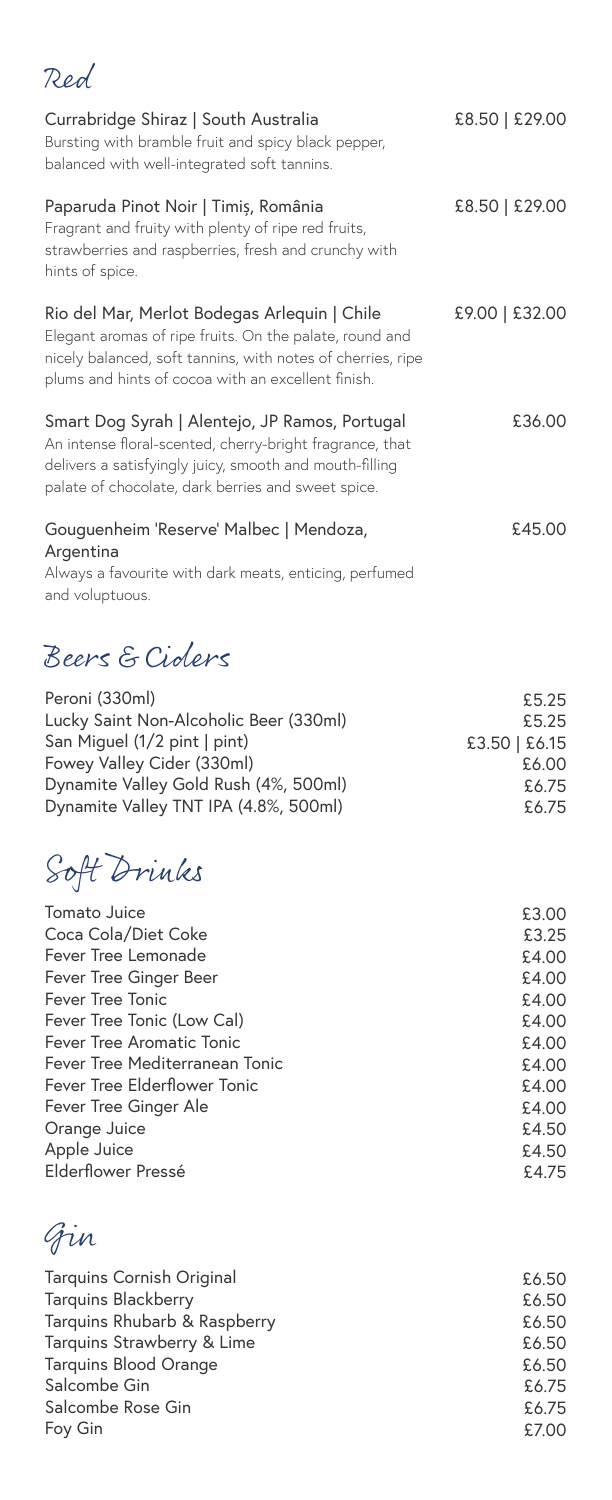Vodka

Absolut Aval Dor Cornish Vodka

£5.00 £6.50

Whiskey & Bourbon

| Jack Daniel's                   | £4.50 |
|---------------------------------|-------|
| Jameson                         | £4.50 |
| <b>Bulleit Bourbon</b>          | £6.50 |
| Glenmorangie Original (10 year) | £8.50 |
|                                 |       |

Rum

| Mount Gay         | £4.50 |
|-------------------|-------|
|                   |       |
| Koko Kanu         | £4.50 |
| Bacardi           | £4.50 |
| Kraken Spiced Rum | £5.00 |
|                   |       |

Liqueurs

| Disaronno                  | £4.50 |
|----------------------------|-------|
| Tia Maria                  | £4.50 |
| Dubonnet                   | £4.50 |
| Pimm's                     | £4.50 |
| Kahlua                     | £4.50 |
| Cointreau                  | £5.00 |
| Drambuie                   | £6.00 |
| <b>Baileys Irish Cream</b> | £6.00 |

Sherry, Port & Vermouth

| Harvey Bristol Cream      | £6.50 |
|---------------------------|-------|
| Cockburns Fine Ruby Port  | £6.00 |
| Graham's 10 Yr Tawny Port | £7.50 |
| Campari                   | £6.50 |
| Noilly Prat               | £6.50 |
| Tio Pepe                  | £4.50 |
| Aperol                    | £4.50 |
| Martini Extra Dry         | £4.50 |
| Martini Rosso             | £4.50 |
| Martini Bianco            | £4.50 |
| Martini Riserva Speciale  | £6.50 |
|                           |       |

Cognac

Courvoisier VSOP Hennessy V.S

Dessert Wine

Casa Silva Semillon-Gewurztraminer, Chile Campbells Rutherglen Muscat, Australia

£5.50 | £26.00 £7.50 | £35.00

£6.50 £7.00